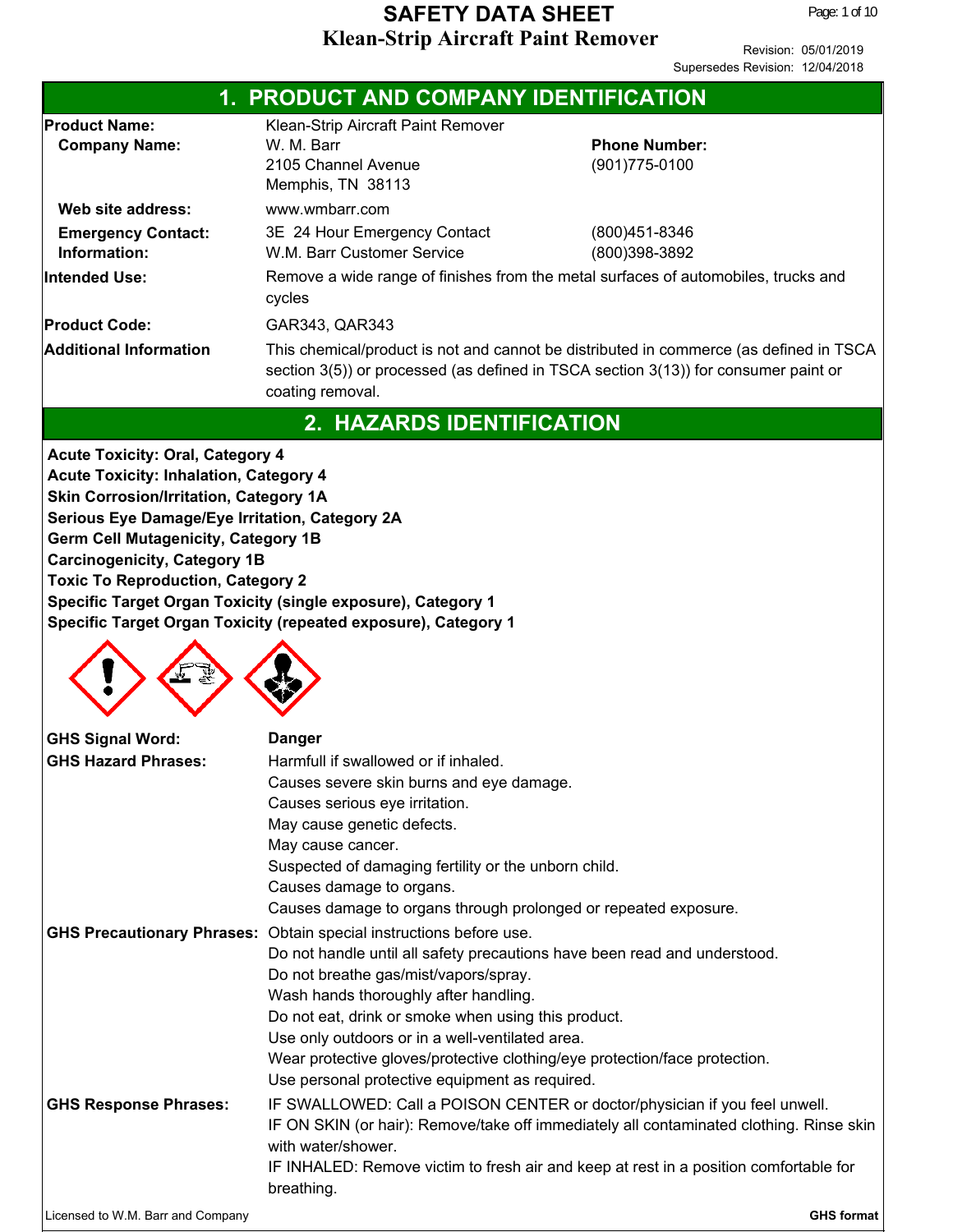Revision: 05/01/2019 Supersedes Revision: 12/04/2018

|                                                         | IF IN EYES: Rinse cautiously with water for several minutes. Remove contact lenses, if |
|---------------------------------------------------------|----------------------------------------------------------------------------------------|
|                                                         | present and easy to do. Continue rinsing.                                              |
|                                                         | IF exposed: Call a POISON CENTER or doctor/physician.                                  |
|                                                         | IF exposed or concerned: Get medical attention/advice.                                 |
|                                                         | Immediately call a POISON CENTER or doctor/physician.                                  |
|                                                         | Get medical attention/advice if you feel unwell.                                       |
|                                                         | Specific treatment see label.                                                          |
|                                                         | Rinse mouth.                                                                           |
|                                                         | If eye irritation persists, get medical advice/attention.                              |
|                                                         | Wash contaminated clothing before reuse.                                               |
| <b>GHS Storage and Disposal</b>                         | Store locked up.                                                                       |
| Phrases:                                                | Dispose of contents/container according to local, state and federal regulations.       |
| <b>Potential Health Effects</b><br>(Acute and Chronic): | Listed above.                                                                          |

# **3. COMPOSITION/INFORMATION ON INGREDIENTS**

| CAS#      | <b>Hazardous Components (Chemical Name)</b>                                           | Concentration   |
|-----------|---------------------------------------------------------------------------------------|-----------------|
| 75-09-2   | Dichloromethane {Methylene chloride; R-30;<br>Freon 30}                               | $60.0 - 80.0 %$ |
| 67-56-1   | Methanol {Methyl alcohol; Carbinol; Wood<br>alcohol}                                  | $5.0 - 10.0 %$  |
| 1336-21-6 | Ammonium hydroxide {Ammonia aqua;<br>Ammonium liquor}                                 | $1.0 - 5.0 %$   |
| 1330-20-7 | Xylene (mixed isomers) {Benzene, dimethyl-}                                           | $1.0 - 5.0 %$   |
| 8052-41-3 | Stoddard solvent {Mineral spirits; Aliphatic<br>Petroleum Distillates; White spirits} | $1.0 - 5.0 %$   |
| 100-41-4  | Ethylbenzene {Ethylbenzol; Phenylethane}                                              | $0.1 - 1.0 %$   |
| 108-88-3  | Toluene {Benzene, Methyl-; Toluol}                                                    | $0.1 - 1.0 %$   |
|           |                                                                                       |                 |

**Additional Chemical** Specific percentage of composition is being withheld as a trade secret.

#### **Information**

## **4. FIRST AID MEASURES**

| <b>Emergency and First Aid</b>                   | Skin:                                                                                                                                                                                                                               |
|--------------------------------------------------|-------------------------------------------------------------------------------------------------------------------------------------------------------------------------------------------------------------------------------------|
| <b>Procedures:</b>                               | Immediately begin washing the skin thoroughly with large amounts of water and mild<br>soap, if available, while removing contaminated clothing. Seek medical attention if<br>irritation persists.                                   |
|                                                  | Eyes:<br>Immediately begin to flush eyes with water, remove any contact lens. Continue to flush<br>the eyes for at least 15 minutes, then seek immediate medical attention.                                                         |
|                                                  | Inhalation:<br>Remove to fresh air. If not breathing, give artificial respiration. If breathing is difficult,<br>give oxygen. Get immediate medical attention.                                                                      |
|                                                  | Ingestion:<br>If swallowed, do NOT induce vomiting. Seek immediate medical attention. Call a<br>physician, hospital emergency room, or poison control center immediately. Never give<br>anything by mouth to an unconscious person. |
| <b>Signs and Symptoms Of</b><br><b>Exposure:</b> | Refer to Section 2.                                                                                                                                                                                                                 |
| Licensed to W.M. Barr and Company                | <b>GHS format</b>                                                                                                                                                                                                                   |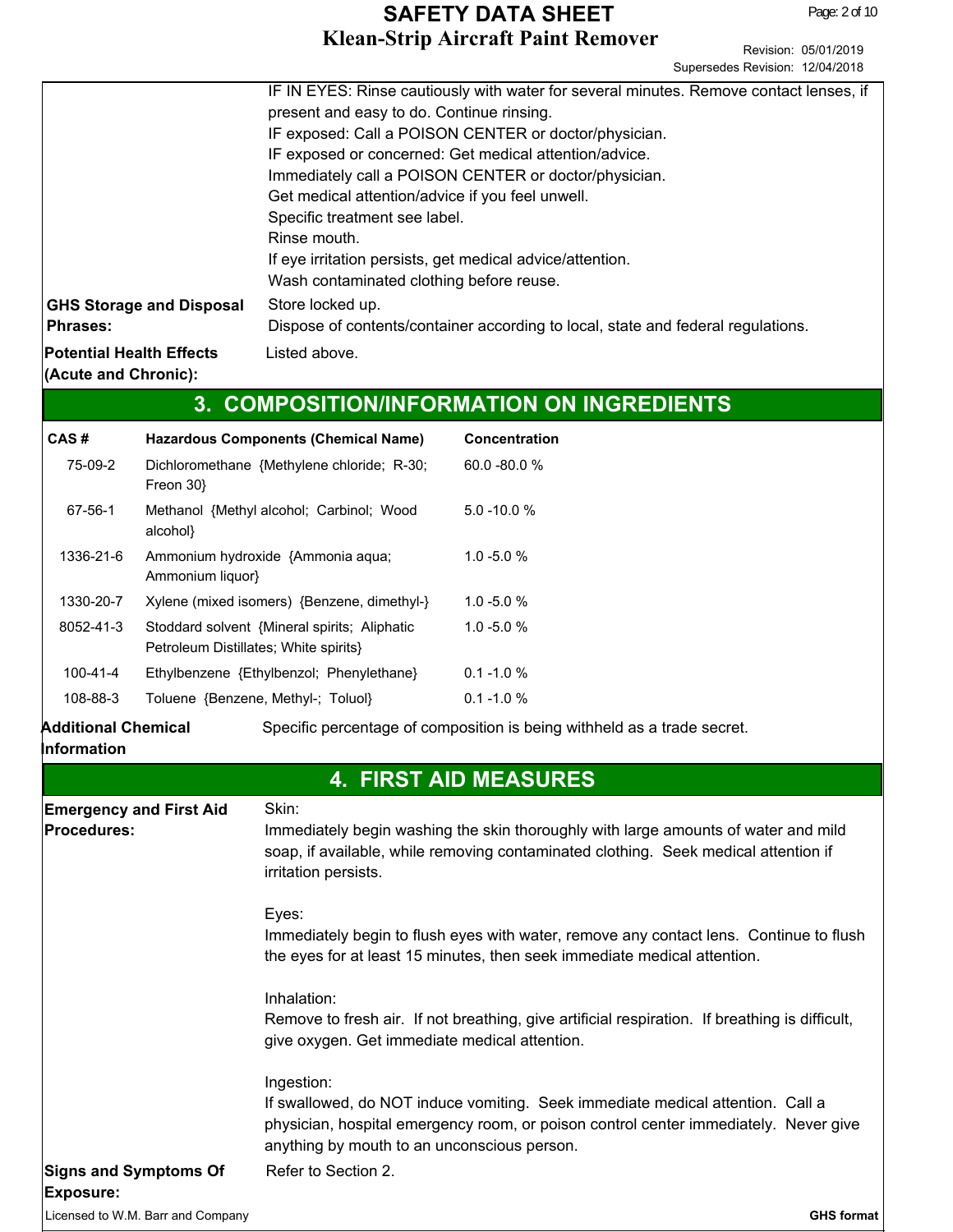| <b>Note to Physician:</b>                                                      |                                                                                                                                                                                                                                                                                                                              |  |  |  |
|--------------------------------------------------------------------------------|------------------------------------------------------------------------------------------------------------------------------------------------------------------------------------------------------------------------------------------------------------------------------------------------------------------------------|--|--|--|
|                                                                                | <b>5. FIRE FIGHTING MEASURES</b>                                                                                                                                                                                                                                                                                             |  |  |  |
| <b>Flash Pt:</b>                                                               | None                                                                                                                                                                                                                                                                                                                         |  |  |  |
| <b>Explosive Limits:</b>                                                       | LEL: N.D.<br>UEL: N.D.                                                                                                                                                                                                                                                                                                       |  |  |  |
| <b>Autoignition Pt:</b>                                                        | N.D.                                                                                                                                                                                                                                                                                                                         |  |  |  |
|                                                                                | Suitable Extinguishing Media: Use carbon dioxide, dry powder or foam.                                                                                                                                                                                                                                                        |  |  |  |
| <b>Fire Fighting Instructions:</b>                                             | Self-contained respiratory protection should be provided for fire fighters fighting fires in<br>buildings or confined areas. Storage containers exposed to fire should be kept cool with<br>water spray to prevent pressure build-up. Stay away from heads of containers that have<br>been exposed to intense heat or flame. |  |  |  |
| <b>Flammable Properties and</b>                                                | Contact of liquid or vapor with flame or hot surfaces will produce toxic gases and a<br>corrosive residue that will cause deterioration of metal.<br>No data available.                                                                                                                                                      |  |  |  |
| Hazards:                                                                       |                                                                                                                                                                                                                                                                                                                              |  |  |  |
| <b>Hazardous Combustion</b><br><b>Products:</b>                                | carbon monoxide, carbon dioxide, phosgene, chlorine.                                                                                                                                                                                                                                                                         |  |  |  |
|                                                                                | <b>6. ACCIDENTAL RELEASE MEASURES</b>                                                                                                                                                                                                                                                                                        |  |  |  |
| <b>Steps To Be Taken In Case</b><br><b>Material Is Released Or</b><br>Spilled: | Clean-up<br>Keep unnecessary people away; isolate hazard area and deny entry. Stay upwind, out<br>of low areas, and ventilate closed spaces before entering. Shut off ignition sources;<br>keep flares, smoking or flames out of hazard area.<br><b>Small Spills</b>                                                         |  |  |  |
|                                                                                | Take up liquid with sand, earth or other noncombustible absorbent material and place in<br>a plastic container where applicable.                                                                                                                                                                                             |  |  |  |
|                                                                                | Large Spills<br>Dike far ahead of spill for later disposal.                                                                                                                                                                                                                                                                  |  |  |  |
|                                                                                | <b>Waste Disposal</b><br>Dispose in accordance with applicable local, state and federal regulations.                                                                                                                                                                                                                         |  |  |  |
|                                                                                | 7. HANDLING AND STORAGE                                                                                                                                                                                                                                                                                                      |  |  |  |
| <b>Precautions To Be Taken in</b><br>Handling:                                 | Read carefully all cautions and directions on product label before use. Since empty<br>container retains residue, follow all label warnings even after container is empty.<br>Dispose of empty container according to all regulations. Do not reuse this container.                                                          |  |  |  |
|                                                                                | Wear protective clothing and take precautions to prevent all skin and eye contact.                                                                                                                                                                                                                                           |  |  |  |
| <b>Precautions To Be Taken in</b><br>Storing:                                  | Store in a cool, dry place. Exposure to high temperatures or prolonged exposure to sun<br>may cause can to leak or swell. Once opened, remover should be used within six<br>months or discarded to avoid can deterioration. Do not store near flames or at elevated<br>temperatures.                                         |  |  |  |
|                                                                                |                                                                                                                                                                                                                                                                                                                              |  |  |  |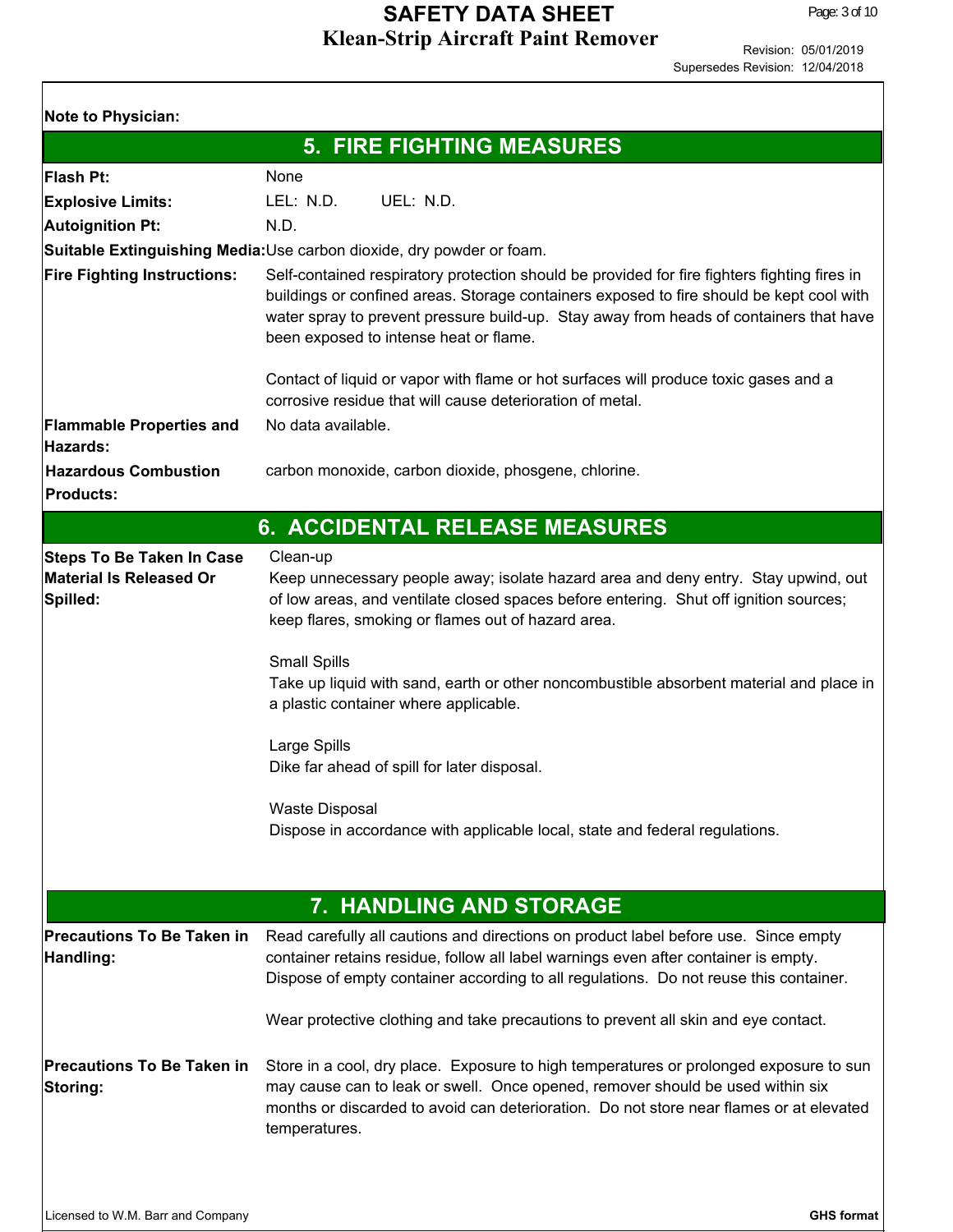|                              |                                                                                          |                     | 8. EXPOSURE CONTROLS/PERSONAL PROTECTION                                                                                                                                                                                                                                                                                                                                                                                                                                                                                                 |                   |
|------------------------------|------------------------------------------------------------------------------------------|---------------------|------------------------------------------------------------------------------------------------------------------------------------------------------------------------------------------------------------------------------------------------------------------------------------------------------------------------------------------------------------------------------------------------------------------------------------------------------------------------------------------------------------------------------------------|-------------------|
| CAS#                         | <b>Chemical Name</b>                                                                     | <b>Jurisdiction</b> | <b>Recommended Exposure Limits</b>                                                                                                                                                                                                                                                                                                                                                                                                                                                                                                       | <b>Notations</b>  |
| 75-09-2                      | Dichloromethane<br>{Methylene chloride; R-30; Freon 30}                                  | <b>ACGIH TLV</b>    | TLV: $50$ ppm                                                                                                                                                                                                                                                                                                                                                                                                                                                                                                                            |                   |
|                              |                                                                                          | <b>OSHA PELS</b>    | PEL: 25 ppm<br>STEL: 125 ppm (15 min)                                                                                                                                                                                                                                                                                                                                                                                                                                                                                                    |                   |
| 67-56-1                      | Methanol {Methyl alcohol; ACGIH TLV<br>Carbinol; Wood alcohol}                           |                     | TLV: 200 ppm<br>STEL: 250 ppm                                                                                                                                                                                                                                                                                                                                                                                                                                                                                                            |                   |
|                              |                                                                                          | OSHA PELs           | PEL: 200 ppm                                                                                                                                                                                                                                                                                                                                                                                                                                                                                                                             |                   |
| 1330-20-7                    | Xylene (mixed isomers)<br>{Benzene, dimethyl-}                                           | <b>ACGIH TLV</b>    | TLV: 100 ppm<br>STEL: 150 ppm                                                                                                                                                                                                                                                                                                                                                                                                                                                                                                            |                   |
|                              |                                                                                          | <b>OSHA PELS</b>    | PEL: 100 ppm                                                                                                                                                                                                                                                                                                                                                                                                                                                                                                                             |                   |
| 8052-41-3                    | Stoddard solvent<br>{Mineral spirits; Aliphatic Petroleum<br>Distillates; White spirits} | <b>ACGIH TLV</b>    | TLV: 100 ppm                                                                                                                                                                                                                                                                                                                                                                                                                                                                                                                             |                   |
|                              |                                                                                          | <b>OSHA PELS</b>    | PEL: 500 ppm                                                                                                                                                                                                                                                                                                                                                                                                                                                                                                                             |                   |
| 100-41-4                     | Ethylbenzene<br>{Ethylbenzol; Phenylethane}                                              | <b>ACGIH TLV</b>    | TLV: 100 ppm<br>STEL: 125 ppm                                                                                                                                                                                                                                                                                                                                                                                                                                                                                                            |                   |
|                              |                                                                                          | <b>OSHA PELS</b>    | PEL: 100 ppm                                                                                                                                                                                                                                                                                                                                                                                                                                                                                                                             |                   |
| 108-88-3<br>Methyl-; Toluol} | Toluene {Benzene,                                                                        | <b>ACGIH TLV</b>    | TLV: 20 ppm                                                                                                                                                                                                                                                                                                                                                                                                                                                                                                                              |                   |
|                              |                                                                                          | <b>OSHA PELS</b>    | PEL: 200 ppm<br>STEL: 500 ppm/(10min)<br>CEIL: 300 ppm                                                                                                                                                                                                                                                                                                                                                                                                                                                                                   |                   |
|                              |                                                                                          | against vapors.     | appropriate TLV. For occasional use, where engineered air control is not feasible, use<br>properly maintained and properly fitted NIOSH approved self-contained breathing<br>apparatus for chlorinated solvent vapors. A dust mask does not provide protection                                                                                                                                                                                                                                                                           |                   |
| <b>Eye Protection:</b>       |                                                                                          |                     | Safety glasses, chemical goggles, or face shields are recommended to safeguard<br>against potential eye contact, irritation, or injury. Chemical goggles or face shields are<br>recommended when splashing or spraying of chemical is possible. A faceshield provides<br>more protection to help reduce chemical contact to the face and eyes.                                                                                                                                                                                           |                   |
|                              | <b>Protective Gloves:</b>                                                                |                     | Wear gloves with as much resistance to the chemical ingredients as possible. Laminate<br>film gloves offer the best protection. Other glove materials will be degraded by methylene<br>chloride, but may provide protection for some amount of time, based on the type of glove<br>and the conditions of use. Consult your glove supplier for additional information. Gloves<br>contaminated with product should be discarded and not reused.                                                                                            |                   |
|                              | <b>Other Protective Clothing:</b>                                                        | as gloves or shoes. | Various application mehods can dictate use of additional protective safety equipment,<br>such as impermeable aprons, etc., to minimize exposure. A source of clean water<br>should be available in the work area for flushing eyes and skin. Do not eat, drink, or<br>smoke in the work area. Wash hands thoroughly after use. Before reuse, thoroughly<br>clean any clothing or protective equipment that has been contaminated by prior use.<br>Discard any clothing or other protective equipment that cannot be decontaminated, such |                   |
|                              | <b>Engineering Controls</b><br>(Ventilation etc.):                                       |                     | Use only with adequate ventilation to prevent build up of vapors. Open all windows and<br>doors. Use only with a cross ventilation of moving fresh air across the work area. If<br>strong odor is noticed or you experience slight dizziness, headache, nausea, or<br>eye-watering, STOP ventilation is inadequate. Leave area immediately.                                                                                                                                                                                              |                   |
|                              | Licensed to W.M. Barr and Company                                                        |                     |                                                                                                                                                                                                                                                                                                                                                                                                                                                                                                                                          | <b>GHS format</b> |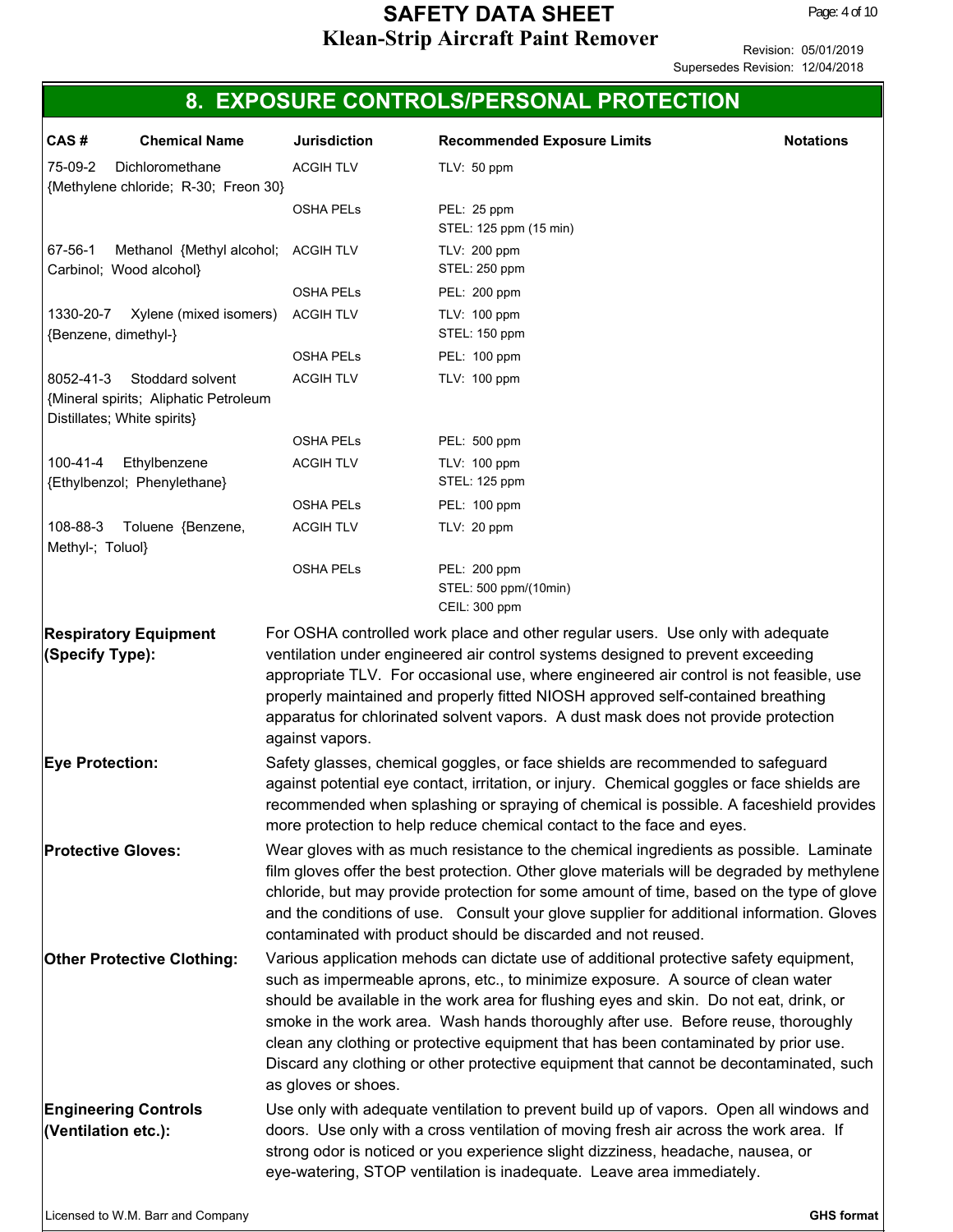|                                                | Work/Hygienic/Maintenance A source of clean water should be available in the work area for flushing of the eyes and |  |  |
|------------------------------------------------|---------------------------------------------------------------------------------------------------------------------|--|--|
| <b>Practices:</b>                              | skin.                                                                                                               |  |  |
|                                                |                                                                                                                     |  |  |
|                                                | Wash hands thoroughly after use.                                                                                    |  |  |
|                                                | Do not eat, drink, or smoke in the work area.                                                                       |  |  |
|                                                |                                                                                                                     |  |  |
|                                                | Before reuse, thoroughly clean any clothing or protective equipment that has been                                   |  |  |
|                                                | contaminated by prior use.                                                                                          |  |  |
|                                                | Discard any clothing or other protective equipment that cannot be decontaminated, such                              |  |  |
|                                                | as gloves or shoes.                                                                                                 |  |  |
|                                                |                                                                                                                     |  |  |
|                                                | 9. PHYSICAL AND CHEMICAL PROPERTIES                                                                                 |  |  |
|                                                |                                                                                                                     |  |  |
| <b>Physical States:</b>                        | [X] Liquid<br>[ ] Solid<br>[ ] Gas                                                                                  |  |  |
| <b>Appearance and Odor:</b>                    | Opaque color, ammonia odor<br>Odor threshold not determined                                                         |  |  |
|                                                | $10 - 12$<br>N.A.                                                                                                   |  |  |
| pH:                                            |                                                                                                                     |  |  |
| <b>Melting Point:</b>                          | No data. - N.D.                                                                                                     |  |  |
| <b>Boiling Point:</b>                          | ~107.00 F                                                                                                           |  |  |
| Flash Pt:                                      | None                                                                                                                |  |  |
| <b>Evaporation Rate:</b>                       | >1                                                                                                                  |  |  |
| Flammability (solid, gas):                     | No data available.                                                                                                  |  |  |
| <b>Explosive Limits:</b>                       | LEL: N.D.<br>UEL: N.D.                                                                                              |  |  |
| Vapor Pressure (vs. Air or                     | 350 MM HG at 20.0 C                                                                                                 |  |  |
| $ mm Hg$ :                                     |                                                                                                                     |  |  |
| Vapor Density (vs. Air = 1):                   | >1                                                                                                                  |  |  |
| Specific Gravity (Water = 1):                  | 1.1683 - 1.1985                                                                                                     |  |  |
| Solubility in Water:                           | Partial                                                                                                             |  |  |
| <b>Octanol/Water Partition</b><br>Coefficient: | N.D.                                                                                                                |  |  |
|                                                |                                                                                                                     |  |  |
| <b>Percent Volatile:</b>                       | 95.0 % by weight.                                                                                                   |  |  |
| VOC / Volume:                                  | 12.0000 % WT                                                                                                        |  |  |
| Autoignition Pt:                               | N.D.                                                                                                                |  |  |
| Decomposition Temperature: No data. - N.D.     |                                                                                                                     |  |  |
| Viscosity:                                     | N.D.                                                                                                                |  |  |
| <b>Additional Physical</b><br>Information      | N.D.: Not determined<br>NP: Not applicable                                                                          |  |  |
|                                                |                                                                                                                     |  |  |
|                                                | <b>10. STABILITY AND REACTIVITY</b>                                                                                 |  |  |
| Stability:                                     | Unstable [ ]<br>Stable [X]                                                                                          |  |  |
| <b>Conditions To Avoid -</b>                   | No data available.                                                                                                  |  |  |
| Instability:                                   |                                                                                                                     |  |  |
|                                                | Incompatibility - Materials To Incompatible with strong oxidizing agents; strong caustics; strong alkalis; oxygen;  |  |  |
| Avoid:                                         | nitorgen peroxide; chemically active metals such as aluminum and magnesium; sodium;                                 |  |  |
|                                                | potassium; and nitric acid.                                                                                         |  |  |
|                                                | Hazardous Decomposition or Thermal decomposition may produce hydrogen chloride; chlorine gas; small quantities of   |  |  |
| <b>Byproducts:</b>                             | phosgene; carbon monoxide; carbon dioxide; formaldehyde; and unidentified organic                                   |  |  |
|                                                | compounds in black smoke.                                                                                           |  |  |
| <b>Possibility of Hazardous</b>                | Will occur [ ]<br>Will not occur [X]                                                                                |  |  |
| Licensed to W.M. Barr and Company              | <b>GHS format</b>                                                                                                   |  |  |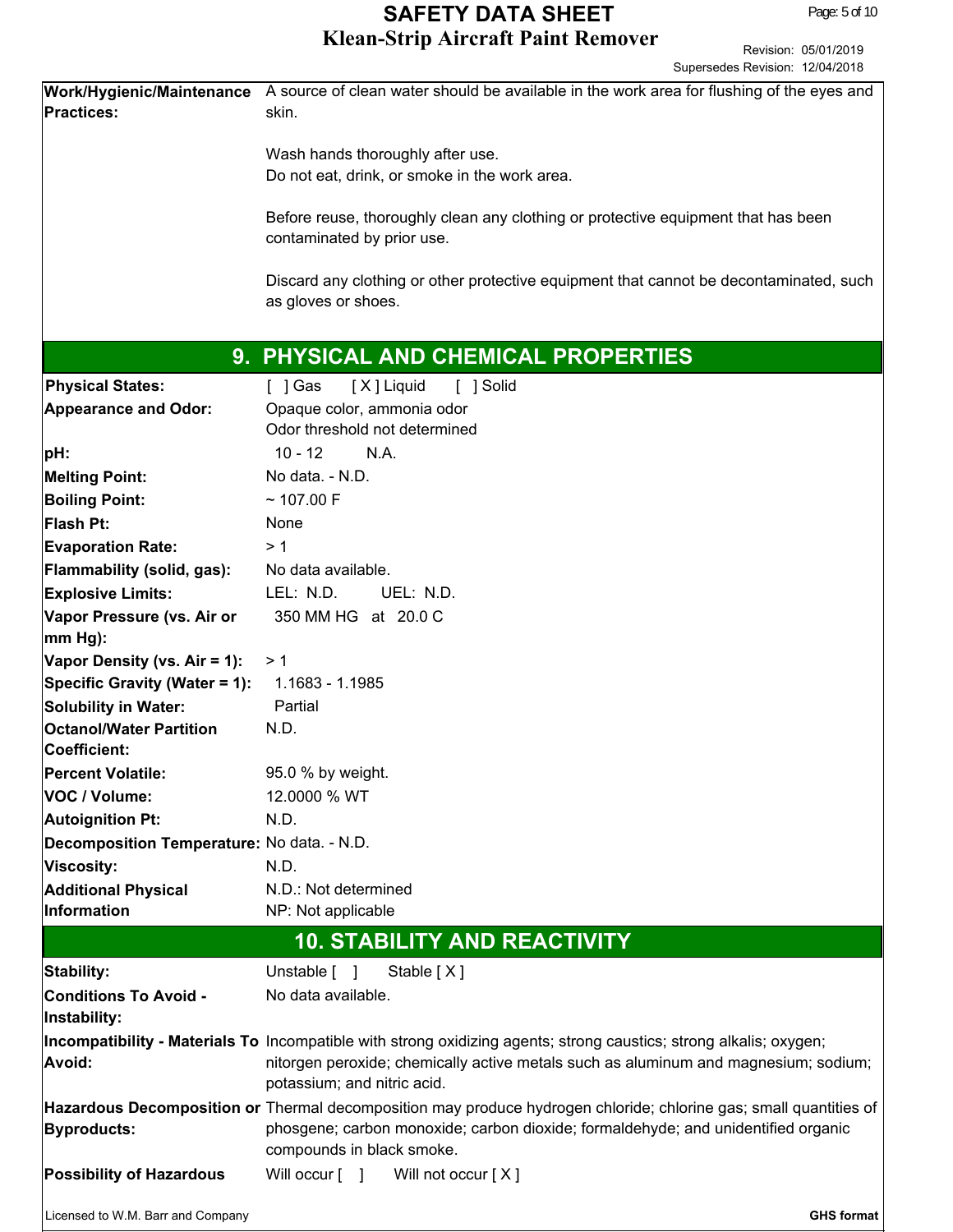| <b>Reactions:</b>                 |                                                                                                                                                                              |  |  |
|-----------------------------------|------------------------------------------------------------------------------------------------------------------------------------------------------------------------------|--|--|
| <b>Conditions To Avoid -</b>      | Will not occur.                                                                                                                                                              |  |  |
| <b>Hazardous Reactions:</b>       |                                                                                                                                                                              |  |  |
|                                   | <b>11. TOXICOLOGICAL INFORMATION</b>                                                                                                                                         |  |  |
| <b>Toxicological Information:</b> | This product has not been tested as a whole. Refer to section 2 for acute and chronic                                                                                        |  |  |
|                                   | effects.                                                                                                                                                                     |  |  |
|                                   | CAS# 75-09-2:                                                                                                                                                                |  |  |
|                                   | Tumorigenic Effects:, TCLo, Inhalation, Rat, 3500. PPM, 6 Y.<br>Result:                                                                                                      |  |  |
|                                   | Tumorigenic: Carcinogenic by RTECS criteria.                                                                                                                                 |  |  |
|                                   | Endocrine: Tumors.                                                                                                                                                           |  |  |
|                                   | - Fundamental and Applied Toxicology., Academic Press, Inc., 1 E. First St., Duluth, MN                                                                                      |  |  |
|                                   | 55802, Vol/p/yr: 4,30, 1984                                                                                                                                                  |  |  |
|                                   | Standard Draize Test, Eyes, Species: Rabbit, 100.0 MG, Severe.                                                                                                               |  |  |
|                                   | Result:                                                                                                                                                                      |  |  |
|                                   | Effects on Newborn: Growth statistics (e.g., reduced weight gain).                                                                                                           |  |  |
|                                   | Effects on Newborn: Physical.<br>- Union Carbide Data Sheet, Union Carbide Corp., 39 Old Ridgebury Rd., Danbury, CT                                                          |  |  |
|                                   | 06817, Vol/p/yr: 4/25, 1958                                                                                                                                                  |  |  |
|                                   | Standard Draize Test, Skin, Species: Rabbit, 810.0 MG, 24 H, Severe.                                                                                                         |  |  |
|                                   | Result:                                                                                                                                                                      |  |  |
|                                   | Specific Developmental Abnormalities: Musculoskeletal system.                                                                                                                |  |  |
|                                   | - European Journal of Toxicology and Environmental Hygiene., For publisher<br>information, see TOERD9, Paris France, Vol/p/yr: 9,171, 1976                                   |  |  |
|                                   |                                                                                                                                                                              |  |  |
|                                   | CAS# 1330-20-7:                                                                                                                                                              |  |  |
|                                   | Acute toxicity, LC50, Inhalation, Rat, 5000. PPM, 4 H.                                                                                                                       |  |  |
|                                   | Result:                                                                                                                                                                      |  |  |
|                                   | Behavioral: Muscle contraction or spasticity.                                                                                                                                |  |  |
|                                   | Lungs, Thorax, or Respiration: Other changes.                                                                                                                                |  |  |
|                                   | - Raw Material Data Handbook, Vol.1: Organic Solvents, 1974., National Assoc. of<br>Printing Ink Research Institute, Francis McDonald Sinclair Memorial Labor, Lehigh Univ., |  |  |
|                                   | Bethlehem, PA 18015, Vol/p/yr: 1,123, 1974                                                                                                                                   |  |  |
|                                   | Standard Draize Test, Eyes, Species: Rabbit, 5.000 MG, 24 H, Severe.                                                                                                         |  |  |
|                                   | Result:                                                                                                                                                                      |  |  |
|                                   | Behavioral: General anesthetic.                                                                                                                                              |  |  |
|                                   | Behavioral: Somnolence (general depressed activity).                                                                                                                         |  |  |
|                                   | Behavioral: Irritability.<br>- "Sbornik Vysledku Toxixologickeho Vysetreni Latek A Pripravku,", Institut Pro Vychovu                                                         |  |  |
|                                   | Vedoucicn P, Marhold, J.V., Institut Pro Vychovu Vedoucicn, Pracovniku Chemickeho,                                                                                           |  |  |
|                                   | Prumyclu Praha Czechoslovakia, Vol/p/yr: -,24, 1972                                                                                                                          |  |  |
|                                   | CAS# 100-41-4:                                                                                                                                                               |  |  |
|                                   | Tumorigenic Effects:, TCLo, Inhalation, Rat, 750.0 ppm.                                                                                                                      |  |  |
|                                   | Result:                                                                                                                                                                      |  |  |
|                                   | Tumorigenic: Carcinogenic by RTECS criteria.                                                                                                                                 |  |  |
|                                   | Kidney, Ureter, Bladder: Tumors.                                                                                                                                             |  |  |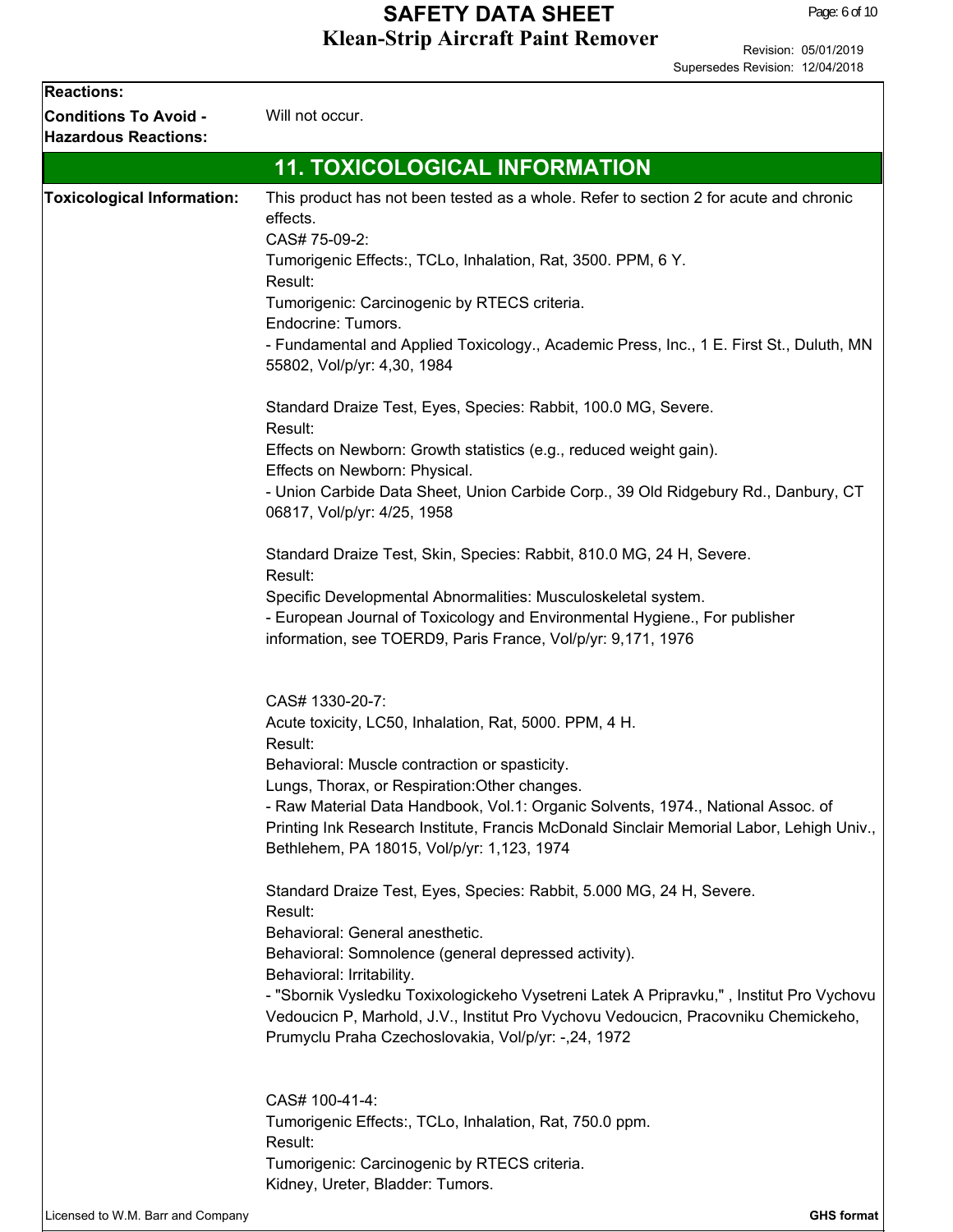|                                                |                                                    | Standard Draize Test, Eyes, Species: Rabbit, 500.0 MG, Severe.<br>Result:<br>Effects on Fertility: Post-implantation mortality (e.g., dead and/or resorbed implants per<br>total number of implants).<br>Effects on Fertility: Litter size (e.g.; # fetuses per litter; measured before birth).<br>Effects on Embryo or Fetus: Fetotoxicity (except death, e.g., stunted fetus).<br>- American Journal of Ophthalmology., Ophthalmic Pub. Co., 435 N. Michigan Ave.,<br>Suite 1415, Chicago, IL 60611, Vol/p/yr: 29,1363, 1946 |            |              |                |             |
|------------------------------------------------|----------------------------------------------------|--------------------------------------------------------------------------------------------------------------------------------------------------------------------------------------------------------------------------------------------------------------------------------------------------------------------------------------------------------------------------------------------------------------------------------------------------------------------------------------------------------------------------------|------------|--------------|----------------|-------------|
|                                                |                                                    | CAS# 108-88-3:<br>Reproductive Effects:, TCLo, Inhalation, Rat, 800.0 MG/M3, 6 H, female 14-20 day(s)<br>after conception.<br>Result:<br>Effects on Embryo or Fetus: Fetotoxicity (except death, e.g., stunted fetus).<br>Effects on Newborn: Behavioral.<br>- Brazilian Journal of Medical and Biological Research., Vol/p/yr: 23,533, 1990                                                                                                                                                                                   |            |              |                |             |
|                                                |                                                    | Standard Draize Test, Eyes, Species: Rabbit, 2.000 MG, 24 H, Severe.<br>Result:<br>Effects on Embryo or Fetus: Other effects to embryo.<br>Specific Developmental Abnormalities: Eye, ear.<br>- Prehled Prumyslove Toxikologie, Marhold, J., Organicke Latky, Prague<br>Czechoslovakia, Vol/p/yr: -,29, 1986                                                                                                                                                                                                                   |            |              |                |             |
| <b>Carcinogenicity/Other</b><br>Information:   |                                                    | IARC 2B - Possibly Carcinogenic to Humans<br>IARC 3: Not Classifiable as to Carcinogenicity in Humans.<br>ACGIH A3 - Confirmed Animal Carcinogen with Unknown Relevance to Humans<br>ACGIH A4 - Not Classifiable as a Human Carcinogen.                                                                                                                                                                                                                                                                                        |            |              |                |             |
| CAS#                                           |                                                    | <b>Hazardous Components (Chemical Name)</b>                                                                                                                                                                                                                                                                                                                                                                                                                                                                                    | <b>NTP</b> | <b>IARC</b>  | <b>ACGIH</b>   | <b>OSHA</b> |
| 75-09-2                                        |                                                    | Dichloromethane {Methylene chloride; R-30; Freon 30}                                                                                                                                                                                                                                                                                                                                                                                                                                                                           | Possible   | 2B           | A <sub>3</sub> | Yes         |
| 67-56-1                                        |                                                    | Methanol {Methyl alcohol; Carbinol; Wood alcohol}                                                                                                                                                                                                                                                                                                                                                                                                                                                                              | n.a.       | n.a.         | n.a.           | n.a.        |
| 1336-21-6                                      | Ammonium hydroxide {Ammonia aqua; Ammonium liquor} |                                                                                                                                                                                                                                                                                                                                                                                                                                                                                                                                | n.a.       | n.a.         | n.a.           | n.a.        |
| 1330-20-7                                      | Xylene (mixed isomers) {Benzene, dimethyl-}        |                                                                                                                                                                                                                                                                                                                                                                                                                                                                                                                                | n.a.       | $\mathbf{3}$ | A4             | n.a.        |
| 8052-41-3                                      | Distillates; White spirits}                        | Stoddard solvent {Mineral spirits; Aliphatic Petroleum                                                                                                                                                                                                                                                                                                                                                                                                                                                                         | n.a.       | n.a.         | n.a.           | n.a.        |
| 100-41-4                                       |                                                    | Ethylbenzene {Ethylbenzol; Phenylethane}                                                                                                                                                                                                                                                                                                                                                                                                                                                                                       | n.a.       | 2B           | A <sub>3</sub> | n.a.        |
| 108-88-3<br>Toluene {Benzene, Methyl-; Toluol} |                                                    |                                                                                                                                                                                                                                                                                                                                                                                                                                                                                                                                | n.a.       | 3            | A4             | n.a.        |

#### **12. ECOLOGICAL INFORMATION**

**Information:**

**General Ecological** This product has not been tested as a whole.

Г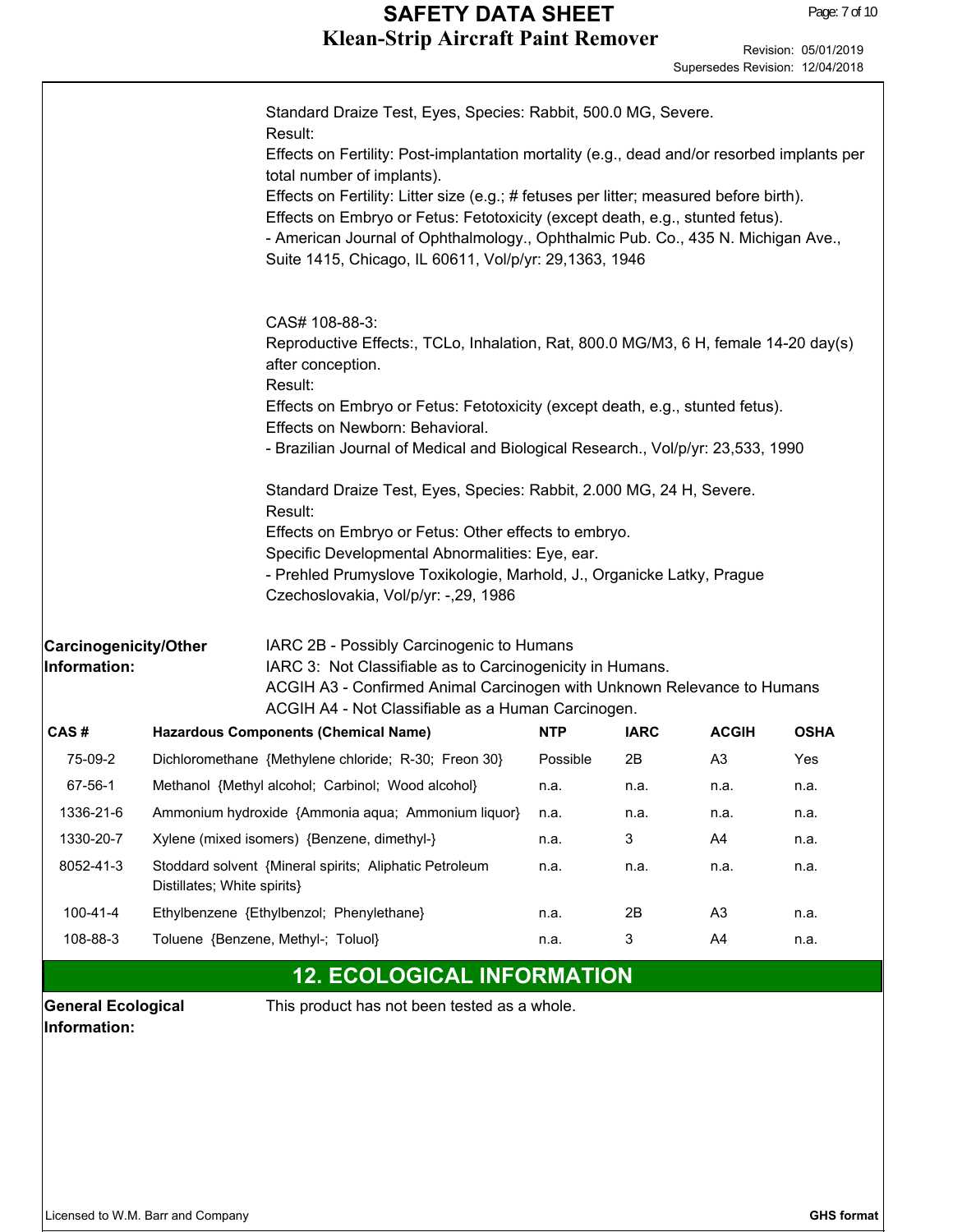Revision: 05/01/2019 Supersedes Revision: 12/04/2018

**Waste Disposal Method:** Dispose in accordance with applicable local, state, and federal regulations. **13. DISPOSAL CONSIDERATIONS 14. TRANSPORT INFORMATION DOT Proper Shipping Name:** Corrosive liquids, n.o.s. (Ammonium Hydroxide, Methylene Chloride) **DOT Hazard Class:** 8 **CORROSIVE UN/NA Number:** UN1760 **Packing Group:** I **LAND TRANSPORT (US DOT): CAS # Hazardous Components (Chemical Name) 15. REGULATORY INFORMATION S. 302 (EHS) S. 304 RQ S. 313 (TRI) EPA SARA (Superfund Amendments and Reauthorization Act of 1986) Lists** 75-09-2 Dichloromethane {Methylene chloride; R-30; Freon 30} No Yes 1000 LB Yes 67-56-1 Methanol {Methyl alcohol; Carbinol; Wood alcohol} No Yes 5000 LB Yes 1336-21-6 Ammonium hydroxide {Ammonia aqua; Ammonium liquor} No Yes 1000 LB No 1330-20-7 Xylene (mixed isomers) {Benzene, dimethyl-} No Yes 100 LB Yes 8052-41-3 Stoddard solvent {Mineral spirits; Aliphatic Petroleum Distillates; White spirits} No No No 100-41-4 Ethylbenzene {Ethylbenzol; Phenylethane} No Yes 1000 LB Yes 108-88-3 Toluene {Benzene, Methyl-; Toluol} No No Yes 1000 LB Yes **CAS # Hazardous Components (Chemical Name) Other US EPA or State Lists** 75-09-2 Dichloromethane {Methylene chloride; R-30; Freon 30} CAA HAP,ODC: HAP: VHAP CWA NPDES TSCA: Inventory, 8A CAIR CA PROP.65: Yes: Canc. 67-56-1 Methanol {Methyl alcohol; Carbinol; Wood alcohol} CAA HAP,ODC: HAP: VHAP TSCA: Inventory CA PROP.65: Yes: RDTox. 1336-21-6 Ammonium hydroxide {Ammonia aqua; Ammonium liquor} TSCA: Inventory 1330-20-7 Xylene (mixed isomers) {Benzene, dimethyl-} CAA HAP,ODC: HAP: VHAP CWA NPDES TSCA: Inventory 8052-41-3 Stoddard solvent {Mineral spirits; Aliphatic Petroleum Distillates; White spirits} TSCA: Inventory 100-41-4 Ethylbenzene {Ethylbenzol; Phenylethane} CAA HAP,ODC: HAP: VHAP CWA NPDES TSCA: Inventory CA PROP.65: Yes: Canc. 108-88-3 Toluene {Benzene, Methyl-; Toluol} CAA HAP,ODC: HAP: VHAP CWA NPDES TSCA: Inventory, 8A CAIR CA PROP.65: Yes: RDTox(F)